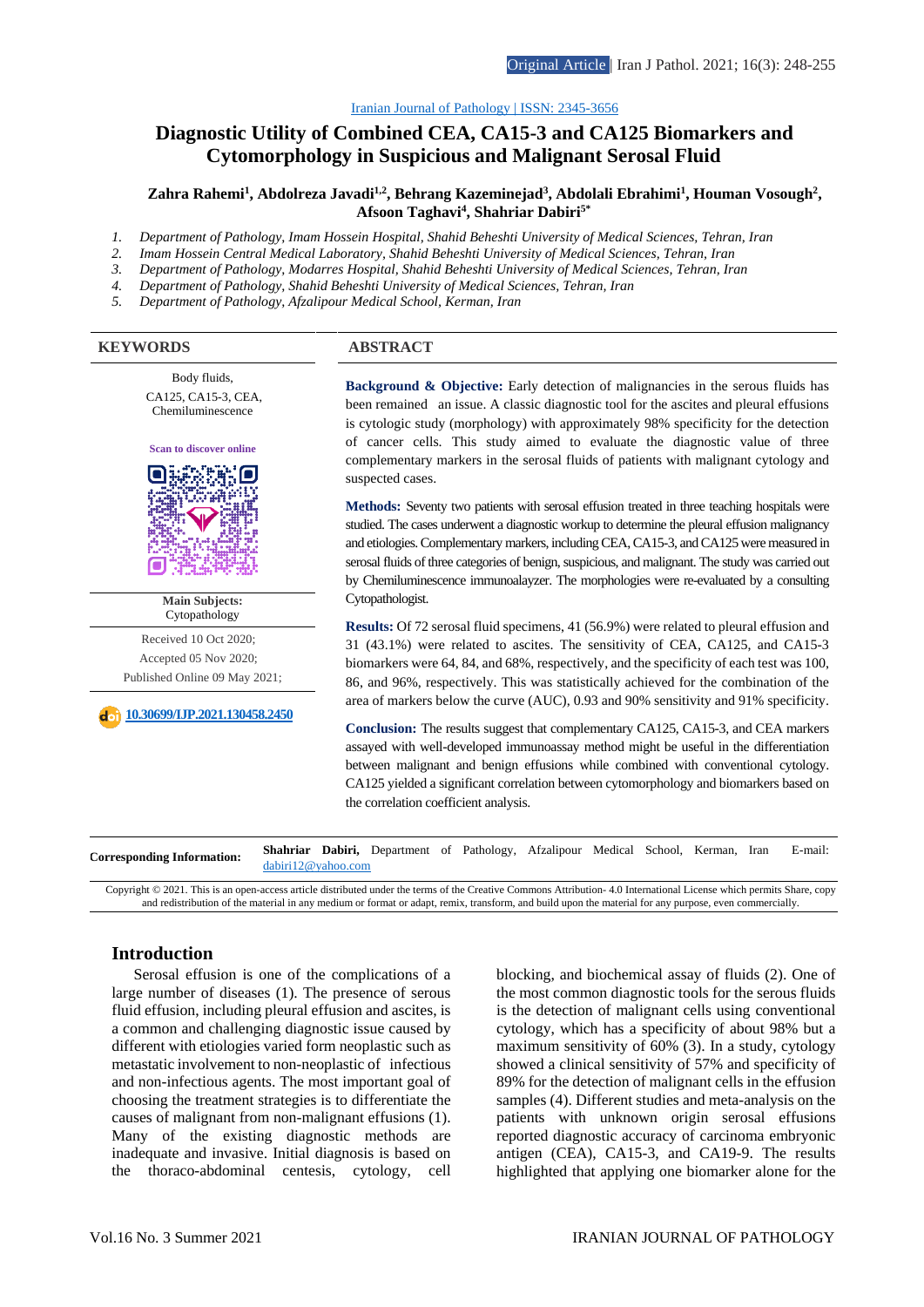malignant effusion cannot be advised. The definite role of the combined tumor markers by conventional immunoassay has been reported controversial (5-8).

On the other hand, a systemic review of 21 articles indicated diagnostic value of combination of CA15-3, CA19-9 and CYFRA-21-1 in pleural effusions (7), and also emphasized on utility of CA15-3 for diagnosis of malignant pleural effusions (9). Moreover, elevated levels of both CEA and CA19-9 in peritoneal cavity (11) and peritoneal washing fluid in gastric and pancreatic carcinoma cases undergoing surgical treatment might signalize advanced stage of the illness (12).

A combination of complementary tumor markers, including CEA, CA125, and CA15-3 with a defined diagnostic cut-off point can be used as an adjunct to diagnose suspicious patients in cytology, confirming malignant and benign groups, and accelerate the decision-making process. To select multiple tumor markers, only complementary tumor-specific markers should be used (13).

Based on the updated systematic reviews, the present study used most reliable tumor markers from multiple epitopes of specific tumor antigens in serous fluids, applying finest automated Chemiluminescence immunoassay. This method is a non-invasive method and can initially replace invasive procedures, such as thoracoscopy and laparoscopic biopsy with a clinical sensitivity of about 95%. In this immunoassay method, the protein antigen is labeled with fluorescein and then reacted with specific antibody to the antigen (13).

In this study, diagnostic value indices, including sensitivity, specificity, as well as predictive values of tumor markers alone and in combination are evaluated in these patient categories.

## **Material and Methods**

The study was conducted on patients with invasive carcinoma of the breast who had undergone surgery between the years 2010 and 2015 in Rohani Hospital, Babol, Iran. All the formalin-fixed paraffin blocks of the tumors were available. The inclusion criteria were presence of an invasive carcinoma component in the available paraffin block along with normal breast tissue in the tumor margin. Those cases diagnosed as carcinoma in situ or presented with extensive tumor necrosis in all slides were excluded from the study. Clinicopathological data, including age, gender, tumor stage, and grade, were retrieved from standard reports, which were prepared according to the American Joint Committee on Cancer (AJCC),  $7<sup>th</sup>$  edition.

## **Immunohistochemistry**

To highlight lymphatic and blood vessels, two 3-4 µm thick sections were prepared from each block (one block per case), and IHC staining for D2-40 and CD31 (Dako, Glostrüp, Denmark) was performed. Sections were dewaxed at 60°C in an oven for about one hour, and then they were put in xylol and rehydrated through a descending concentration of ethanol. For antigen retrieval, sections were microwaved for 15 minutes in ethylenediaminetetraacetic acid (EDTA) buffer (pH=9). Sections were left at room temperature for 15 minutes to cool down. They were washed in trisbuffered saline (TBS) for five minutes and incubated in  $3\%$  H<sub>2</sub>O<sub>2</sub> in dark humid condition. After that, they were washed in TBS for five minutes. Sections were incubated with primary antibody for 60 minutes at room temperature and with secondary antibody for 30 minutes. Sites of binding were detected by a 10-minute incubation with diaminobenzidine (DAB).

IHC and archived H&E slides were reviewed by two pathologists, not knowing the pathology report. Data were imported in SPSS 20 (SPSS Inc., Chicago, Ill., USA); Chi-square, Fisher's exact, and *t* tests were performed for statistical analysis.

## **Results**

The age range of the patients was 32 to 94 years old. Participating patients were assigned into three benign, malignant, and suspicious cytomorphology groups. There were 12 males and 10 females with the mean age of  $73.73 \pm 13.9$  years in benign cytology group, 9 males and 22 females with the mean age of  $59 \pm 13.34$  years in malignant cytology group, and 5 males and 14 females with the mean age of  $59.84 \pm 15.71$  years in suspicious cytology group. The age range in the benign, malignant, and suspicious cytology groups was 43-94, 35-83, and 32-84 years, respectively. Although the age did not represent a clinically significant difference between the categories, it was statistically significant  $(P=0.001)$ , so that the lowest and the highest age range belonged to the patients in the malignant and benign cytology groups, respectively [\(Table 1\)](#page-2-0).

Of 72 serosal fluids, 41 (56.9%) were related to pleural effusion and 31 (43.1%) were related to peritoneal effusions. Morphologically, 31 samples (43.4%), 22 samples (30.6%), and 19 samples (26.4%) were allocated in the benign, malignant, and suspicious categories, respectively. Three groups were matched in terms of sex, and there was no statistically significant difference between the above groups in this regard (*P*=0.103).The mean levels of tumor markers in all cytology groups are shown i[n Table 2.](#page-2-1) The mean levels of CA15-3, CA125, and CEA tumor markers were 69.91  $\pm$  93.88, 39  $\pm$  395.44, and 157.17  $\pm$  234.13, respectively. The highest CA125, CEA, and CA15-3 levels were observed in the malignant cytology group, which was significantly different from the negative cytology group. Indeed, all markers exhibited a similar pattern in all groups. The mean CA15-3 levels in the malignant and benign cytology groups were  $110.02 \pm$ 105.83 and 11.79  $\pm$  9.62, respectively, being statistically significant (*P*<0.001).

The mean CA125 levels in the malignant and negative cytology groups were  $456.47 \pm 121.15$  and 286.25±166, respectively, being statistically significant (*P*<0.001). We observed that the mean level of the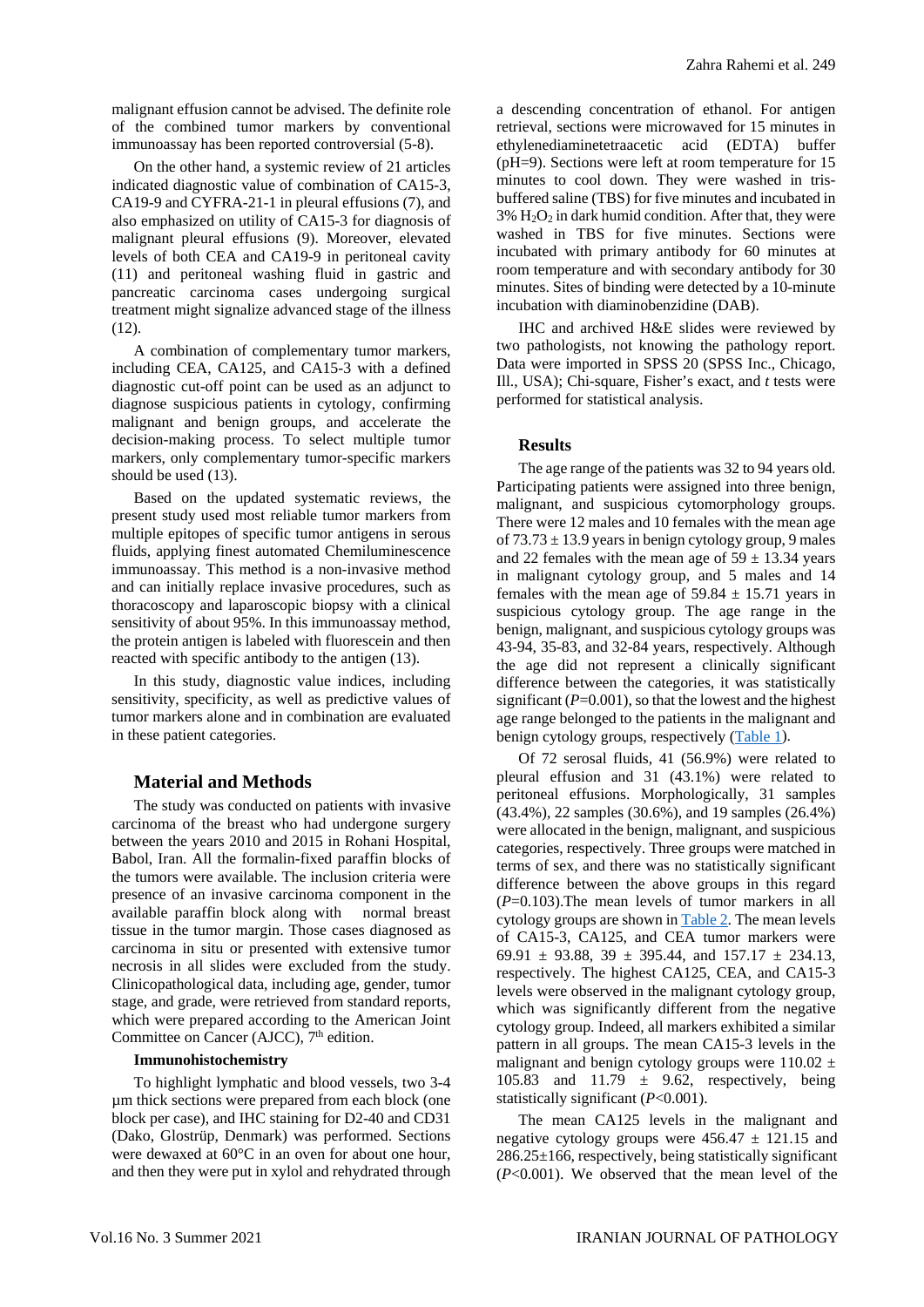above tumor markers in the suspicious cytology group was  $422.32 \pm 136.43$ . There was a statistically significant difference between benign and suspicious cytology groups  $(P=0.008)$ . The analysis showed a mean level of CEA at  $256.71 \pm 260.38$  and  $26.6 \pm$ 116.191 in the cytology malignant and benign groups, respectively, which was considered statistically significant (*P*=0.001) [\(Table 2\)](#page-2-1)..

<span id="page-2-1"></span>

| <b>Table 1.</b> Age and sex distribution of patients (Mean $\pm$ SD). |  |
|-----------------------------------------------------------------------|--|
|-----------------------------------------------------------------------|--|

<span id="page-2-0"></span>

|               |                   | Cytomorphology.  |            |                   |           |                                        |  |  |
|---------------|-------------------|------------------|------------|-------------------|-----------|----------------------------------------|--|--|
|               | Total             | Benign           | Malignant  | Suspicious        | P-value   | Pairwise comparison                    |  |  |
| $Mean \pm SD$ | $63.72 \pm 15.48$ | $73.73 \pm 13.9$ | $59+13.34$ | $59.84 \pm 19.71$ | $0.001**$ | $[p(1,2)=0.001],$<br>$[p(1,3)=0.0080]$ |  |  |
| <b>Median</b> | 34(32,94)         | 77(43,94)        | 58(35,83)  | 62(32,84)         |           |                                        |  |  |
| <b>Male</b>   | $26(36.1\%)$      | $12(54.1\%)$     | 9(29%)     | 5(26.3%)          | $0.103*$  |                                        |  |  |
| Female        | $46(63.9\%)$      | $10(45.5\%)$     | 22(71%)    | 14(73.7%)         |           |                                        |  |  |

\*:P-value is based on the chi-square test.

\*\*:P-value is based on the ANOVA (multiple comparison corrections were carried out using the Bonferroni method in all the above analyses).

|  |  |  |  | Table 2. Serosal fluid levels of CA15-3, CA 125, and CEA in three cytology groups (Mean $\pm$ SEM). |  |  |
|--|--|--|--|-----------------------------------------------------------------------------------------------------|--|--|
|  |  |  |  |                                                                                                     |  |  |

|                        | <b>Tumor markers</b>                 | Cytomorphology                     |                                       |                                   |          |                                          |  |  |
|------------------------|--------------------------------------|------------------------------------|---------------------------------------|-----------------------------------|----------|------------------------------------------|--|--|
|                        | Total                                | Benign $(n=31)$                    | Malignant $(n=22)$                    | Suspicious<br>$(n=19)$            | P- value | Pairwise<br>comparison                   |  |  |
| CA15-3<br>$(U/mL)**$   | $69.91 + 93.88$<br>26.05(1.2, 339.6) | $11.79 + 9.62$<br>8.8(1.2, 34.5)   | $110.02 + 105.83$<br>84.4(2.5,300)    | $71.77 + 9531$<br>26.8(5.3,339.6) | >0.001   | $[p(1,2)=0.001]$                         |  |  |
| <b>CA125</b><br>(U/mL) | $396.44 + 156.79$<br>500(3.8,500)    | $286.25 + 166$<br>235.85(3.8,500)  | $456.47 + 121.15$<br>500(21.9,500)    | $422.32+136.43$<br>500(31.1,500)  | >0.001   | $[p(1,2)=0.001]$ ,<br>$[p(1,2)=0.008]$ , |  |  |
| <b>CEA</b><br>(ng/mL)  | $157.17 + 234.13$<br>5.1(0.2,550     | $26.6 \pm 116.91$<br>1.35(0.2,550) | $256.71 \pm 260.38$<br>152.4(0.2,550) | 145.97+221.91<br>9.4(0.3,550)     | 0.001    | $[p(1,2)=0.001]$                         |  |  |

\*:P-value is based on the ANOVA (multiple comparison corrections were carried out using Bonferroni method in the above analyses).

\*\*:Units are based on the ADVIA Centaur® assay chart (Version 1.0.CU Test Definitions,078D0022-22 Rev. A, 2010-03).

The Spearman correlation coefficient was calculated to investigate the association between tumor markers and cytological results. As mentioned earlier, the highest CA15, CEA, and CA15-3 levels were observed in the malignant cytology group, as presented in the above Table. In other words, the correlation coefficient of all three tumor markers revealed that the cytological results were more likely to be malignant with increasing tumor marker levels, CA125 showed higher correlation coefficient than the other two tumor markers (r=0.345, *P*=0.003) [\(Table 3\)](#page-2-2).

The etiologies of cytologically malignant effusions and the sites of origin are demonstrated i[n Table 4.](#page-4-0)

**Table 3**. Correlation coefficients and relationships between tumor markers with cytomorphological results.

<span id="page-2-2"></span>

|                                                  | CA15-3  | <b>CA125</b> | <b>CEA</b> |
|--------------------------------------------------|---------|--------------|------------|
| <b>Cytology Spearman correlation coefficient</b> | $0.26*$ | $0.345**$    | $0.311**$  |
| P-value                                          | 0.028   | 0.003        | 0.075      |

**Table 4**. Distribution of Malignant Serosal fluids by confirmed etiology.

| <b>Causes</b>               | $\mathbf n$ |
|-----------------------------|-------------|
| <b>Malignant</b>            | 31          |
| Secondary to adenocarcinoma |             |
| Lung                        | h           |
| <b>Breast</b>               | −           |
| Gastrointestinal            | −           |
| Ovary                       | C<br>Ω      |
| Other tumor types           | $\bigcap$   |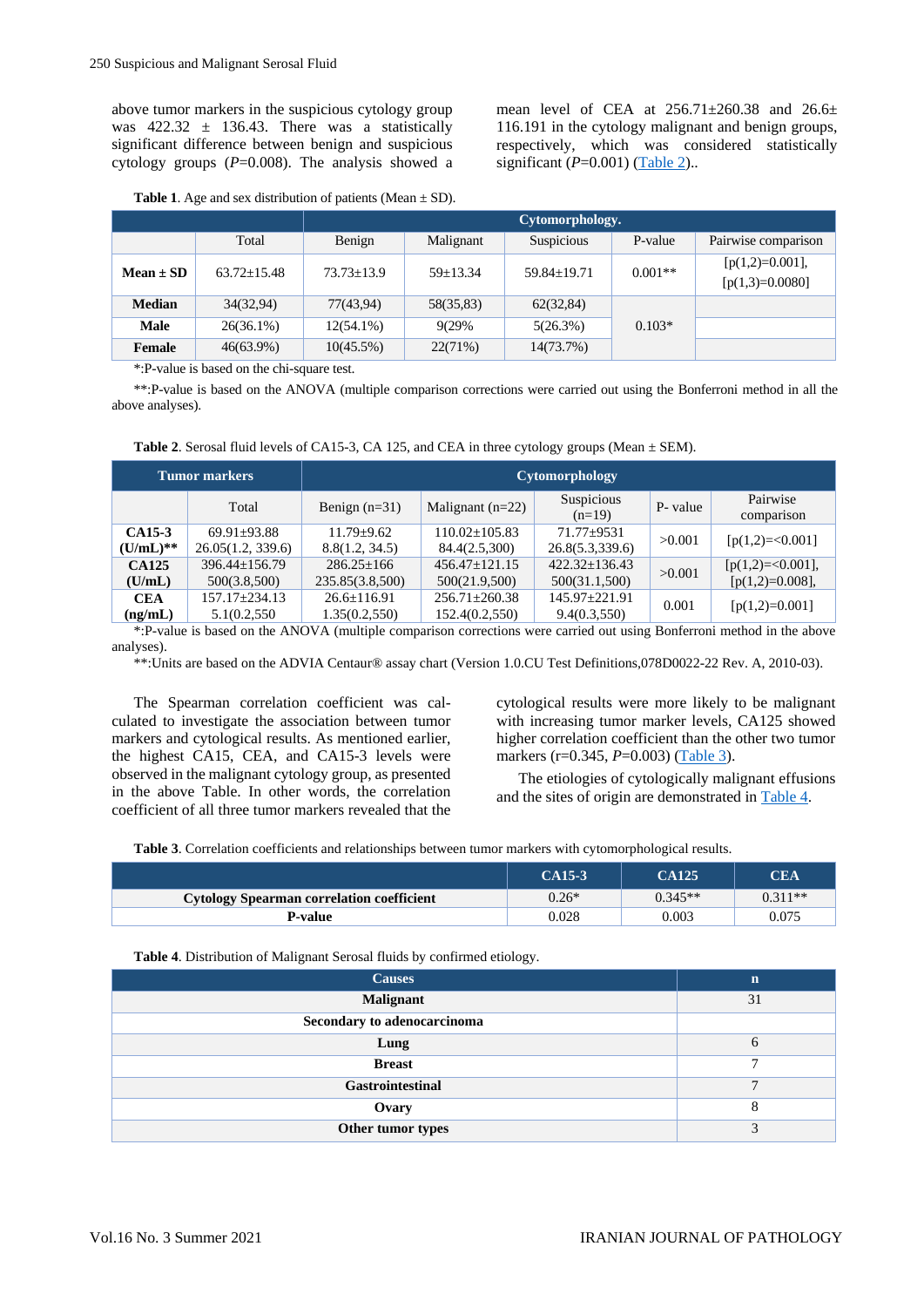In order to determine the sensitivity and the specificity of the tumor markers levels in cancer diagnosis (positive cytological result), ROC curves

ROC Curve

 $0.8$ 

 $\overline{a}$ Sensitivity  $\overline{a}$ 

 $0.2$ 

ا و.ه

 $\frac{1}{0.2}$ 

 $\overline{0.4}$ 1 - Specificity were plotted for each tumor marker separately, as well as for a combination of all three tumor markers  $(Figures 1-4)$  $(Figures 1-4)$ .

<span id="page-3-0"></span>**Fig. 1.** ROC curve for CA15-3.



 $\overline{0.6}$ 

 $\overline{0.8}$ 

 $\frac{1}{1.0}$ 



ROC Curve

<span id="page-3-1"></span>**Fig. 2.** ROC curve for CA125.



**Fig. 3.** ROC curve for CEA.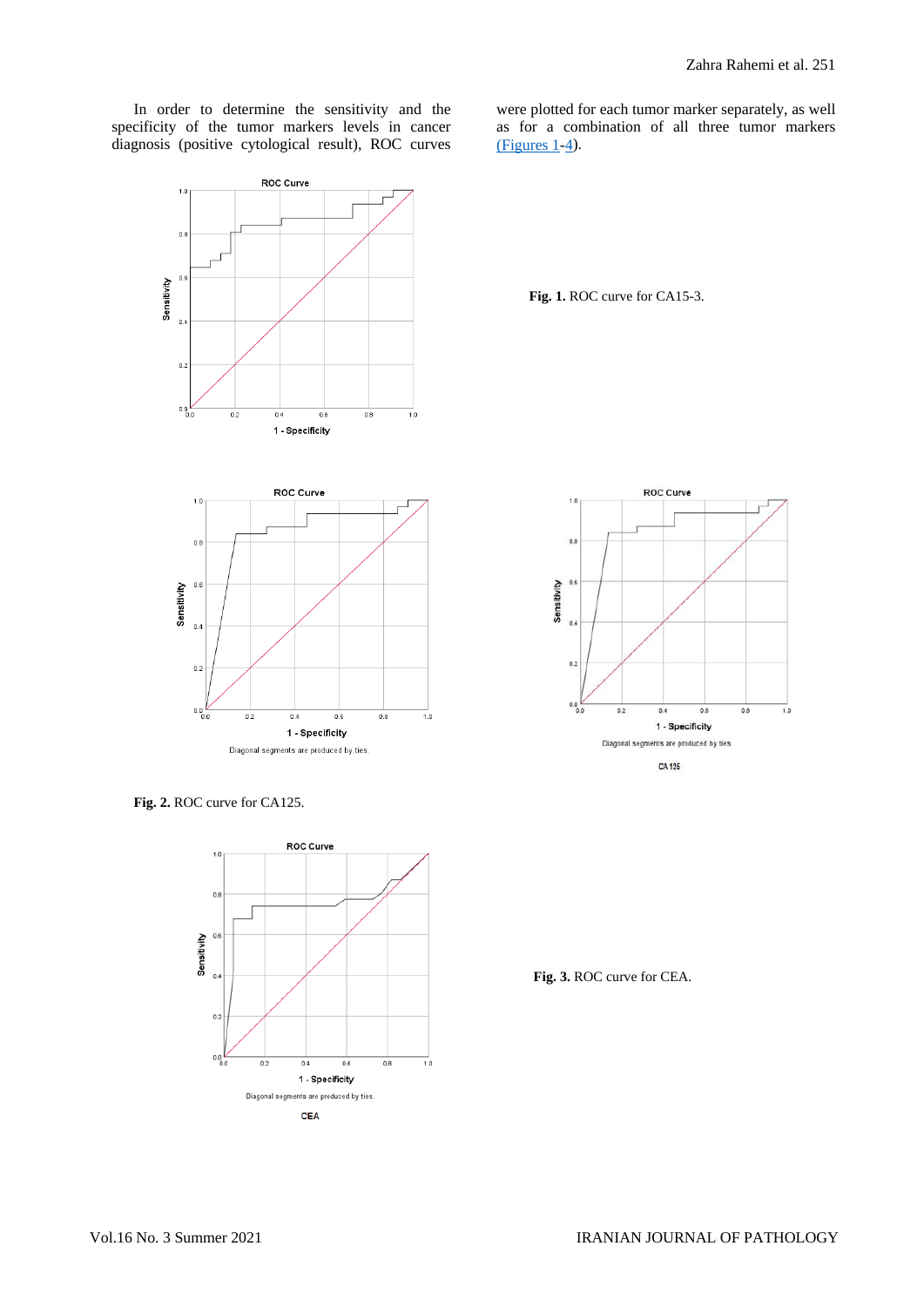



**Fig. 4.** ROC curve for three tumor markers in combination.

Accordingly, the best cut-off point and the sensitivity and specificity values were calculated for each tumor marker value [\(Table 4\)](#page-4-0).

The best cut-off point is actually the number that has the highest accuracy in distinguishing cancer patients from those of non-cancer. These cut-off points were 39.55 u/mL for CA15-3, 486.00 u/mL for CA125, and 6.90 ng/mL for CEA. In the meantime, if we use the information on the combination of three complementary markers to predict the risk of cancer, this figure would be 0.38. The areas under the curve (AUC) for all three tumor markers consists of CA15-3, CA125 and CEA were  $0.85 \pm 0.054$ ,  $0.85 \pm 0.058$ , and  $0.75 \pm 0.071$ , respectively. Also, if we use the information on the combination of three tumor markers to predict the risk of cancer, the AUC curve would be  $0.93 \pm 0.039$ . The closer this number to 1, the better the differentiation and accuracy power of the test will be. These results revealed that CA15-3, CA125, and CEA markers levels were respectively 85%, 85%, and 75%, higher in the randomly selected positive cytology (malignant) group as compared to the negative

cytology (benign) group. The above probability for the combination of three tumor markers would be 93%. The most efficient predictive tumor marker is the one with the highest sensitivity and specificity value. As can be seen, all three tumor markers produced the same results; however, it seems that the combination of three tumor markers yields much more reliable predictive value.

According to the AUC criterion, one of the best criteria for determining the predictive power, the use of information on the combination of three tumor markers is the best method to predict the risk of cancer. The resulting cut-off point (0.38) for the combination of three tumor markers showed the highest specificity (91%) and sensitivity (90%). The sensitivity value indicated that 90% of the patients were diagnosed correctly, and the specificity value indicated that 91% of benign cases were diagnosed correctly. The closer the sensitivity and specificity values to 100, the higher the accuracy and differentiation power of the test will be [\(Table 5\)](#page-4-0).

| <b>Tumor</b><br>marker              | The mean $\pm$<br>standard<br>deviation of<br><b>AUC</b> | 95%<br>confide<br><sub>nce</sub><br>interval | <b>P.</b><br>value | Cut-off<br>point | <b>Sensitivit</b><br>y(%) | <b>Specificit</b><br>y(%) | Youde<br>n<br>Index* | <b>Positive</b><br><b>Predictive</b><br><b>Value</b><br>(PPV) | <b>Negative</b><br><b>Predictive</b><br><b>Value</b><br>(NPV) |
|-------------------------------------|----------------------------------------------------------|----------------------------------------------|--------------------|------------------|---------------------------|---------------------------|----------------------|---------------------------------------------------------------|---------------------------------------------------------------|
| CA15-3                              | $0.85 \pm 0.054$                                         | $0.74 -$<br>0.96                             | < 0.00             | 39.50            | 64%                       | 100%                      | 64%                  | 73.3%                                                         | 85.7%                                                         |
| <b>CA125</b>                        | $0.85 \pm 0.058$                                         | $0.73-$<br>0.96                              | < 0.00             | 486.00           | 84%                       | 86%                       | 70%                  | 80.8%                                                         | 75%                                                           |
| <b>CEA</b>                          | $0.75 \pm 0.071$                                         | $0.62 -$<br>0.90                             | 0.002              | 6.20             | 68%                       | 96%                       | 63%                  | 67.7%                                                         | 95.5%                                                         |
| $CA15-3+$<br>$CA125+$<br><b>CEA</b> | $0.93+0.039$                                             | $0.86 - 0.1$                                 | < 0.00             | 0.38             | 90%                       | 91%                       | 81%                  | 87%                                                           | 93.3%                                                         |

<span id="page-4-0"></span>**Table 5**. Diagnostic value of single tumor marker and the combination of complementary triple markers.

\*:Youden's J statistic (also called the Youden's index). The maximum distance between the ROC curve and the baseline model. PPV: positive predictive value. NPV: negative predictive value. AUC: area under the ROC curve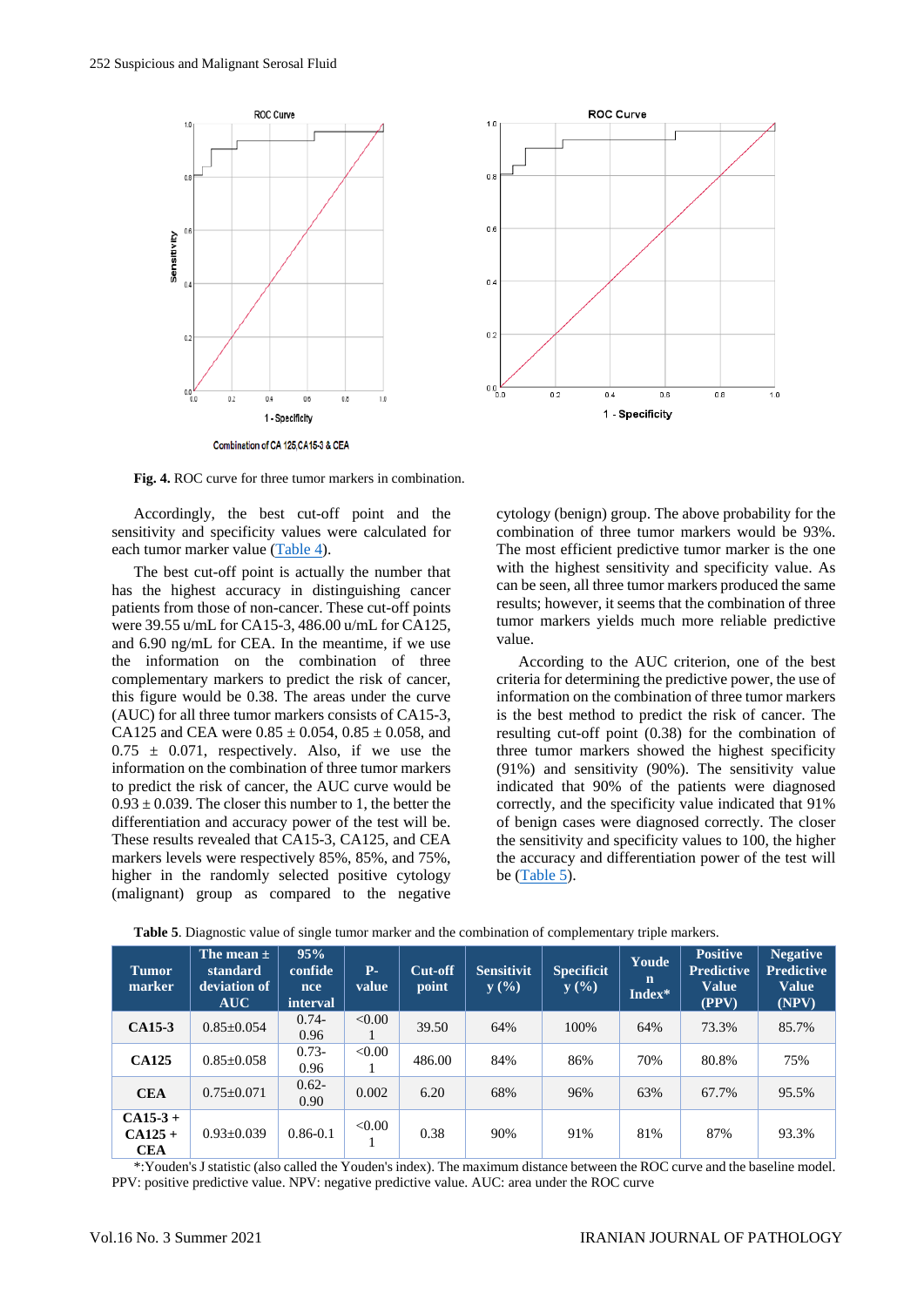## **Discussion**

One of the less invasive methods for examination of the diffusion of pleural and abdominal serous fluids is fluid puncture (TAP). Conventional cytology is one of the crucial methods for examination of serosal fluid by which presence and origin of the malignancies are evaluated, however, it shows low clinical sensitivity for diagnosis of malignant lesions (approximately 60%) (2, 15).

The conventional cytology alone is associated with a low clinical sensitivity and is usually unable to determine the primary source of the malignancy in serosal fluids. The gold standard for specifying the type and origin of malignancies is studying of pleural biopsy, laparoscopy biopsy or open surgery.

There have been numerous studies aiming at improving none-invasive diagnostic methods, one of which is the study of biomarkers in serum serous fluids.

Article reviews and meta-analysis of the pleural fluids of CEA, CA125, CA19-9, and CA15-3, showed that the combined use of the mentioned tumor markers along with morphology was helpful (16-18). However, poor sensitivity value was reported (5).

Purcell *et al.*, (2004) in a comprehensive study on 416 patients showed that malignant pleural fluid contains significantly higher levels of tumor markers in the effusion samples. The combination of four tumor markers (CEA>50 ng/mL, CA125>2800 u/mL, CA15- 3>75 u/mL, and CYFRA 21.1>175 ng/mL) yielded a clinical sensitivity of 54%. They suggested that panel analysis of complementary markers could be used as an adjunct to the cytological diagnosis of malignancy (15).

In another study on 77 pleural fluid samples, Mehrabi *et al.*, (2005) reported the highest specificity value (100%) for a combination of serum CA15-3and CA15-3 ,CEA and NSE in pleural fluids and the highest sensitivity (80%) for a combination of serum CA15.3and CA15-3, NSE, and CEA in pleural fluids by ELISA method (19).

In a study on 74 serous fluid samples, Kornke *et al.*, (2009) showed that combination of two or more tumor markers could be effective in enhancing the diagnostic value. Overall, pleural fluid tumor markers outperformed the serum markers in detecting the etiology of pleural effusion (20).

Another meta-analysis done by Liang *et al.*, (2008) revealed the same results with the combination of complementary tumor markers, for example AUC for CEA/CA125 was reported as 0.86 and 0-0.93 for CEA/CYFRA 21-1in pleural fluid (21).

The application of complementary biomarkers may improve diagnostic accuracy. Ferrer *et al.*, (1999) achieved 65% sensitivity and 100% specificity for a combination of CEA, CA125, and CA15-3 assessment in a serosal fluid (22).

The literature review demonstrated that there were no independent tumor markers with excellent sensitivity and specificity value, as well as high diagnostic value in distinguishing between benign and malignant fluids.

Based on the earlier studies, a combined evaluation of complementary tumor markers is one of the methods that can increase the diagnostic value of biomarkers (19, 20).

In the present study, the CEA, CA125, and CA15- 3 markers levels of 72 samples collected from three teaching hospitals in the categories of benign, suspicious, and malignant serous fluids (pleural fluid and ascites) were analyzed by  $4<sup>th</sup>$  generation Chemiluminescence immunoassay in Imam Hossein Core Laboratory.

According to the ROC statistical analysis, AUC achieved as much as 85%, 85%, and 75%, for CEA, CA125, and CA15-3 tumor markers, respectively; it means that 85-73% of patients randomly selected from the malignant group demonstrated significantly higher tumor markers than the benign group.

The sensitivity values of these tumor markers were 64%, 84%, and 68% fpr CEA, CA125, and CA15- 3respectively; also, the specificity was 100%, 86%, and 96%, respectively.

In our analysis, AUC, sensitivity, and specificity of the combination of the above three tumor markers were calculated as 93%, 90%, and 91%, respectively. Some studies, such as the one carried out by Kernke *et al.*, showed the AUC of CEA, CA125, CYFRA 21-1, and NSE tumor markers was 89% (20).

Previous studies revealed lower diagnostic values for the serum measurement equal to 0.65. Overall, serosal fluid markers were superior to the serum markers in determining the pleural fluid etiology (20). However, no concomitant serum assay was performed in the present study.

On the other hand, the serum specimen of our patients was not usually available in practical use in cytopathology laboratories. However, it was possible to assay complementary biomarkers along with cytomorphology on a single fluid specimen.

Results of the present study also showed that the diagnostic sensitivity of a single tumor marker, especially in a combination, was more than the clinical sensitivity of conventional cytology. The increased amount in the sensitivity and specificity of complementary tumor markers in the serosal fluid was 26% and 5%, respectively.

In the present study, the Youden indices for CEA, CA125, CA15-3, and the combination of these tumor markers were 63%, 70%, 64%, and 81%, respectively. The Youden index is a useful parameter enabling a comparative analysis of data found by various authors when single values of sensitivity and specificity are reported. The diagnostic yields of the three most accurate markers CEA, CA125, and CA15-3 calculated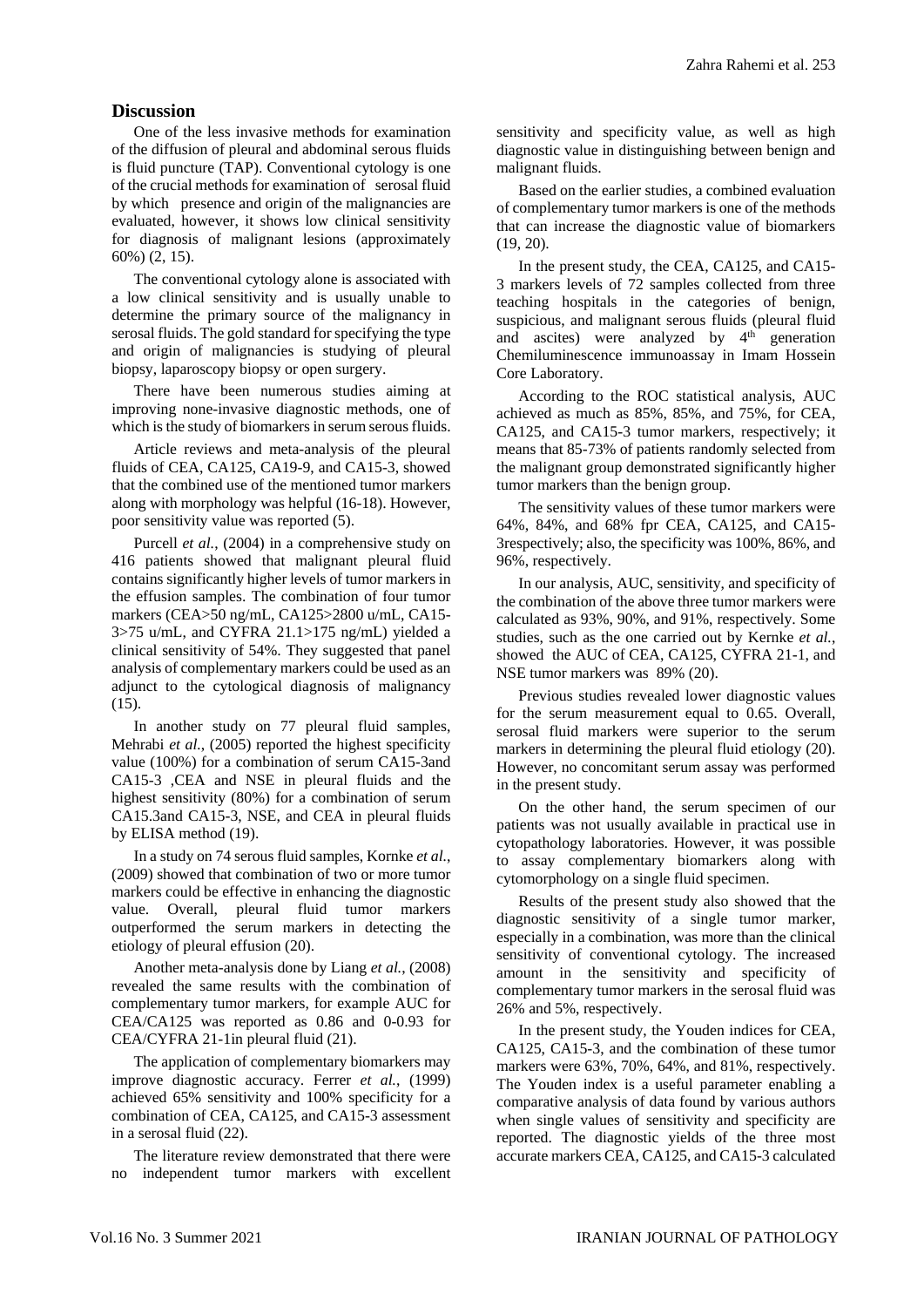with the Youden index were virtually the same as those assessed with the AUC in our study.

We determined the best cut-off point as 39.55 u/mL for CA15-3, 486.00 u/mL for CA125, and 6.90 ng/mL for CEA in this immunoassay platform.

Furthermore, CA125 showed a higher correlation between morphology and markers based on the correlation coefficient analysis. According to the Spearman correlation coefficient, increase in tumor markers level leads to an increase in the diagnostic power of the cytological result.

## **Conclusion**

The present study demonstrated that non-invasive techniques such as complementary biomarkers assay with well-developed methods (4<sup>th</sup> generations of immunoassay) in combination with conventional cytology may lead to an acceptable increase in the diagnostic power of fluid cytology which was in line with previous studies.

The advanced technology for ultra-sensitive detection of tumor markers can be used instead of conventional immunoassay methods (enzyme-linked immunosorbent assay and radio-immunoassay). The electrochemical devices are rapid, simple, and alternative methodologies for determination of the

fluid tumor markers. The limitation of this study was that, the reference ranges and cut-off values of these markers differ in pleural and peritoneal fluids. It can be interpreted by different metabolism, half-life, and turnover of the markers in the serosal fluids. On the other side, there are no unanimous cut-off points and reference ranges of these analyses in the body fluids that may be due to immunoassay heterogeneity and complexities. Many physiological conditions such as renal and hepatic functions can directly affect the levels of these biomarkers in fluids. In the future, multivariate statistical analysis, and novel immunoassay methods such as multiplex immunoassay, SERS-based multiplex immunoassay, and reverse phase protein array may significantly improve the diagnostic accuracy of fluid cytology examination for the comprehensive tumor marker panels.

## **Acknowledgements**

We acknowledge the cytologic consultation performed by Dr. Shahriar Dabiri, at the Department of Pathology, Medical University, Kerman, Iran.

## **Conflict of Interest**

No conflicts of interest were declared in relation to this study.

## **References**

- 1. Braunschweig T, Chung J-Y, Choi CH, Cho H, Chen Q-R, Xie R, et al. Assessment of a panel of tumor markers for the differential diagnosis of benign and malignant effusions by well-based reverse phase protein array.Diagn Pathol 2015;10(1):53. [\[DOI:10.1186/s13000-015-0290-4\]](https://doi.org/10.1186/s13000-015-0290-4) [\[PMID\]](https://www.ncbi.nlm.nih.gov/pubmed/26022333) [\[PMCID\]](http://www.ncbi.nlm.nih.gov/pmc/articles/PMC4447024)
- 2. Topolcan O, Holubec L, Polivkova V, et al. Tumor markers in pleural effusions. Anticancer Res. 2007;27(4A):1921-4.
- 3. Mezger J, Permanetter W, Gerbes A, Wilmanns W, Lamerz RJJocp. Tumour associated antigens in diagnosis of serous effusions. J Clin Pathol,  $1988:41(6):633-43$ .  $[DQ1:10.1136/ice.41.6.633]$ [\[DOI:10.1136/jcp.41.6.633\]](https://doi.org/10.1136/jcp.41.6.633) [\[PMID\]](https://www.ncbi.nlm.nih.gov/pubmed/2454957) [\[PMCID\]](http://www.ncbi.nlm.nih.gov/pmc/articles/PMC1141543)
- 4. Mohanty S, Dey PJPmj. Serous effusions: diagnosis of malignancy beyond cytomorphology. An analytic review. Postgraduate Med J 2003;79(936):569-74. [\[DOI:10.1136/pmj.79.936.569\]](https://doi.org/10.1136/pmj.79.936.569) [\[PMID\]](https://www.ncbi.nlm.nih.gov/pubmed/14612599) [\[PMCID\]](http://www.ncbi.nlm.nih.gov/pmc/articles/PMC1742845)
- 5. Yang Y. Liu Y. L. Shi H. Z. Diagnostic Accuracy of Combinations of Tumor Markers for Malignant Pleural Effusion: An Updated Meta-Analysis. Respiration 2017;94:62-9 [\[DOI:10.1159/000468545\]](https://doi.org/10.1159/000468545) [\[PMID\]](https://www.ncbi.nlm.nih.gov/pubmed/28427079)
- 6. Nguyen AH, Miller EJ, Wichman CS, Berim IG, Agrawal DK. Diagnostic value of tumor antigens in malignant pleural effusion: a meta-analysis. Transl Res. 2015;166(5):432-9. [\[DOI:10.1016/j.trsl.2015.04.006\]](https://doi.org/10.1016/j.trsl.2015.04.006) [\[PMID\]](https://www.ncbi.nlm.nih.gov/pubmed/25953662) [\[PMCID\]](http://www.ncbi.nlm.nih.gov/pmc/articles/PMC4608857)
- 7. Farag DH, El Hadidi E, El Maraghy MO, Hussein MM: Pleural CYFRA 21-1 and CA 15-3 in differentiation of malignant from benign pleural effusions. Life Sci J 2012; 9: 499-505.
- 8. Alata F, Alata O, Metinta M, Colak O, Harmanci E, Demir S. Diagnostic value of CEA, CA 15-3, CA 19-9, CYFRA 21-1, NSE and TSA assay in pleural effusions. Lung Cancer. 2001;31(1):9-16. [\[DOI:10.1016/S0169-](https://doi.org/10.1016/S0169-5002(00)00153-7) [5002\(00\)00153-7\]](https://doi.org/10.1016/S0169-5002(00)00153-7)
- 9. Qiang Wu, et al. Clinical diagnostic utility of CA 15-3 for the diagnosis of malignant pleural effusion: A metaanalysis Exp Ther Med. 2015 Jan; 9(1): 232-8. [\[DOI:10.3892/etm.2014.2039\]](https://doi.org/10.3892/etm.2014.2039) [\[PMID\]](https://www.ncbi.nlm.nih.gov/pubmed/25452808) [\[PMCID\]](http://www.ncbi.nlm.nih.gov/pmc/articles/PMC4247302)
- 10. ADVIA Centaur XPT Immunoassay System, an advanced automated immunoassay analyzer designed for continuous operation. https://www.siemenshealthineers.com/immunoassay/systems/advia-centaurxpt. (Accessed July 17, 2020).
- 11. Hoskovec D, Varga J, Kone?n? E, Antos F. Levels of CEA and Ca 19 - 9 in the sera and peritoneal cavity in patients with gastric and pancreatic cancers. Acta Cir Bras. 2012;27(6):410-6. [\[DOI:10.1590/S0102-](https://doi.org/10.1590/S0102-86502012000600009) [86502012000600009\]](https://doi.org/10.1590/S0102-86502012000600009) [\[PMID\]](https://www.ncbi.nlm.nih.gov/pubmed/22666759)
- 12. Crepaldi-Filho R, Palma RT, Marcelo Franchini Giusti MF, de Assis Galveo Bueno M, da Silva PSL, Waisberg J. Levels of carcinoeembryonic antigen and CA 19-9 in the sera and peritoneal washing of patients undergoing